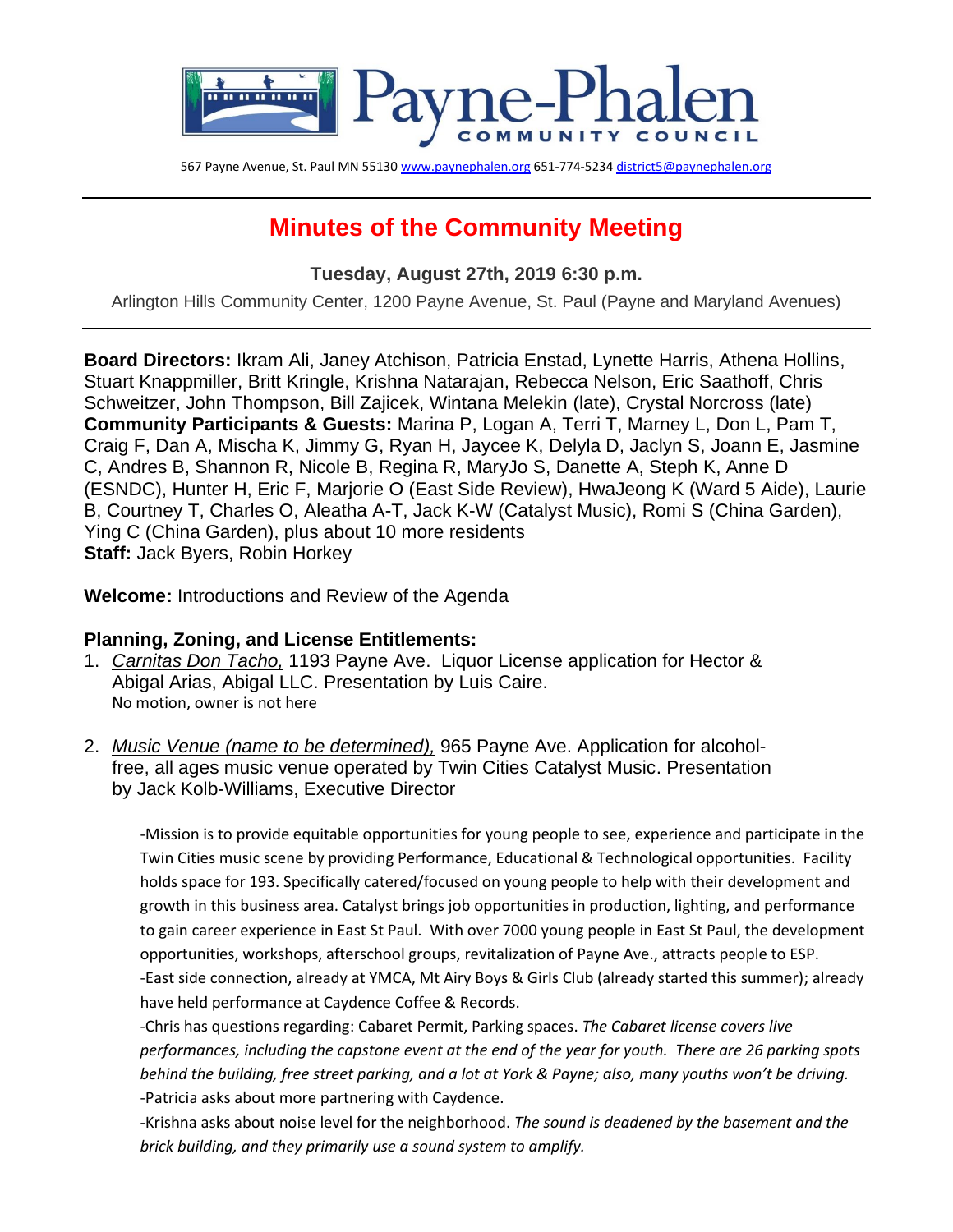-John asks about costs, (free) and how do you pick the kids in the program. Generally free, but w*hen concerts happen the most that is charged is \$10. Funds raised are used to continue the program.* -Danette expresses concern about the post Chris made on Social media.

-Another community member asks about security and how kids getting let out on the street at 10 pm and what chaos they could create.

-Andre (community member) asks about hiring practices and making sure they come from the neighborhood.

-Community member asks about volunteer opportunities.

-Maude Lorr gives vote of confidence for the venue as teen who has experience with Catalyst.

-Alex B embracing the idea that young people of color can gather in one place in a large group and not be violent.

-Courtney Troyer Executive Director of the YMCA has huge amounts of kids and have not had to call cops for help.

-Kassim Busuri supports this as it promotes learning and growing. There are concerns but the dialogue is great. Caydence has events three days a week and not had any issues (or minimal).

-Terri Thao appreciates and understands but would like to maybe have the Youth Advisory board meet with neighbors to help foster good will.

Motion made to support the Cabaret license application by Eric, seconded by Krisha, motion carries with Chris abstaining.

## **Presentations and Discussion:**

3. *St Paul-Changsha China Friendship Garden:* Update on Phase 1 and progress report on planning for Phase 2. Presenters: Romi Slowiak and Ying Chuyangheu

Status – still completing Phase 1. Cost was underestimated due to difficult design, hard to get to. Another \$250,000 is still needed to be raised to finish this first phase.

-No camera's up yet, not sure on numbers of people who use this, weddings have taken place there, there is a line to take pictures sometimes. Currently no reservation policy. There will be space for 200 people to use eventually.

-Romi explains that community input is welcome and needed. Also, it is free and open for the community (public) to use.

-Andrei (comm member) concerned about the cost estimate falling short again. *Legacy Funds from the legislature will be used for planning, to help get a more accurate cost estimate.*

-Crystal expresses interest in making sure that the Dakota Land Originations are acknowledged and honored. That the land garden is built on is originally Dakota Land and should acknowledged.

# **Board Deliberation, Votes, and Reports**

### 4. *Approval of Minutes:*

Board Minutes for months of March thru July Meetings Motion by Janey to approve, Britt seconds, motion passes.

*5. Financial Report* Bill is transferring all info to Janey, We have paid off half of our line of credit. Bill says the lines are not correct but should be fixed easily.